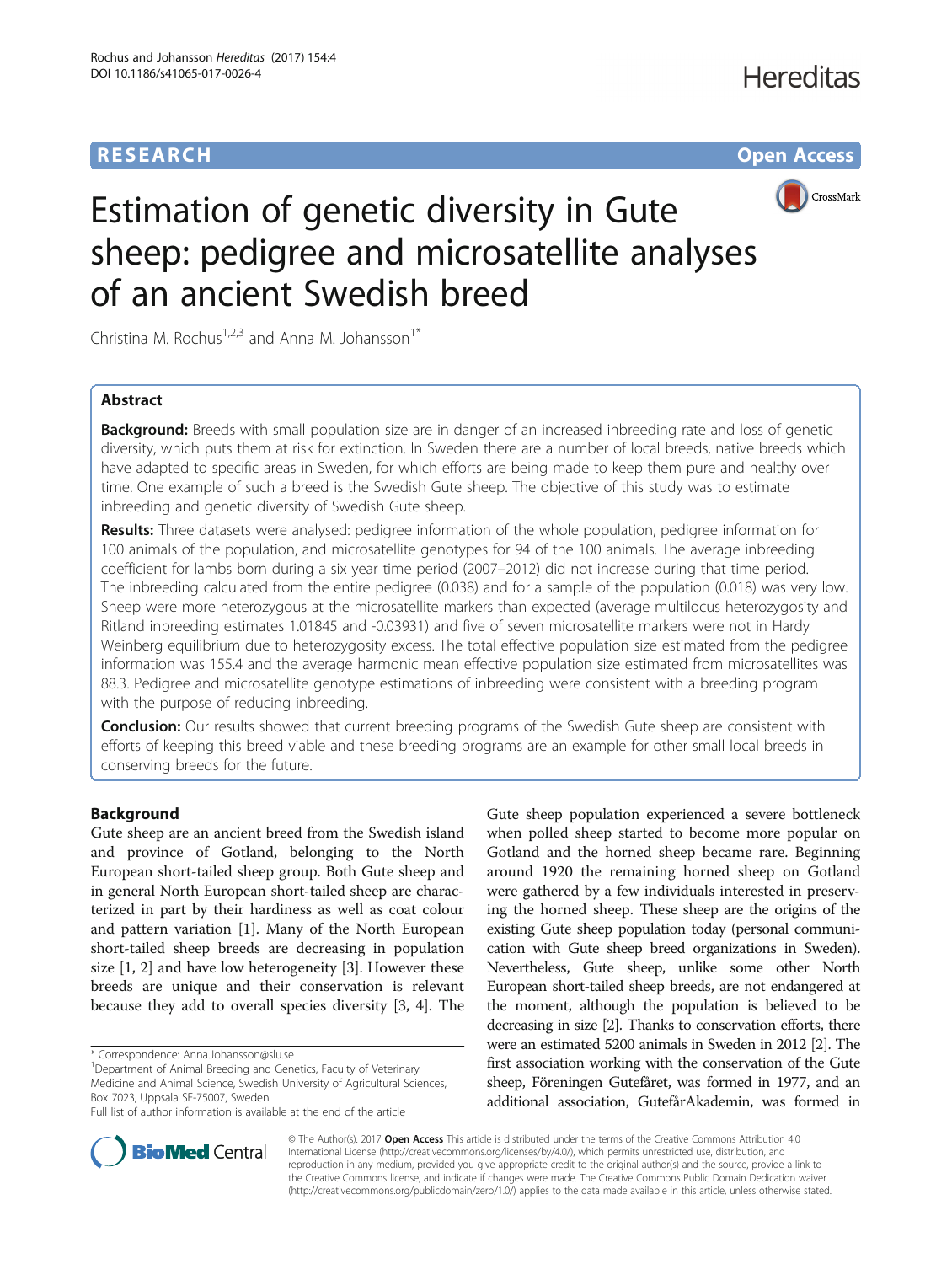2007. Gute sheep breeding is focused on preserving the breed and not on improving production traits.

Gute sheep appear in the scientific literature, having been studied for both coat colour and population structure and genetic diversity. Classical genetic studies from the 1970s took advantage of the coat colour variation in Gute sheep, also then referred to as Goth sheep in English, to study coat colour inheritance in sheep [\[5\]](#page-5-0). More recently, there have been population genetic studies which have included Gute sheep [\[3, 6](#page-5-0)], but these studies only had a small number of individuals; 20 and 12 respectively. There have been no studies of Gute sheep genetic diversity using pedigree information.

The objectives of this study were to estimate inbreeding and genetic diversity of Swedish Gute sheep using pedigree data and microsatellite genotypes to identify; if the population is at potential risk due to high or increasing inbreeding and decreased genetic diversity; and if strategies need to be implemented to conserve the Swedish Gute sheep in the future.

### Methods

#### Data

Pedigree information for all registered Gute sheep in Sweden born from 1960 to 2014 was provided by Elitlamm, the recording program for sheep in Sweden. For the early records only a small proportion of the population were registered in ElitLamm, but in recent years a very large proportion of the Gute sheep population in Sweden has been registered in ElitLamm because animals must be registered in order to be entitled to financial support for the keeping of endangered breeds. Pedigree information included animal identification numbers, year of birth and parent identification numbers. The animal identification numbers were anonymous.

Blood samples and phenotypic records (tail length and information about horns) were collected from different parts of Sweden by a trained technician in collaboration with the association "Föreningen Gutefåret", one of the two Gute sheep breed organizations in Sweden. Ethical permission to collect blood samples from sheep and use for genetic studies was approved before the study (Dnr C102/13). Samples were stored in the -80 °C freezer of the SLU biobank. DNA was extracted from blood samples for 100 Gute sheep from a total of 13 flocks using the DNeasy mini kit for the QIAsymphony robot (Qiagen®, Hilden, Germany). Sheep were genotyped for a total of eight genetic markers; AME, a SNP marker in the amelogenin gene for sex determination; and seven microsatellite markers (INRA005, INRA023, INRA063, INRA172, MAF214, MAF65 and McM527). These markers are part of the ISAG kit for parentage testing. Genotyping was done at the certified lab at the Department of Animal Breeding and Genetics, SLU. The pedigree information for the 100 animals included flock identification, date of birth

and official animal identification numbers for each animal, and their ancestors (which did not correspond with the anonymous animal identification numbers of the pedigree of the whole population).

#### Analyses

Pedigree information of the whole population was used to estimate population parameters. Generation intervals, effective number of founders, effective number of ancestors, effective number of founder genomes and marginal contributions of ancestors were estimated with the software Pedig [\[7\]](#page-5-0). Generation interval for sires of sires, dams of sires, sires of dams and dams of dams were calculated separately. The average was calculated from these four values and used as the overall generation interval. The coefficient of inbreeding by birth year [[8\]](#page-5-0), pedigree completeness indices, number of complete generation equivalents and average coancestry within birth cohorts were estimated with software, EVA [[9\]](#page-5-0). Effective population size was calculated as one divided by double the annual rate of inbreeding multiplied by the generation interval [[10](#page-5-0)].

The pedigree information for each of the 100 sheep with blood samples available were combined into one pedigree. This pedigree was used for calculating average coefficient of inbreeding and pedigree completeness with the software EVA [[9\]](#page-5-0) for comparison with results for these parameters from the whole pedigree.

Diversity within populations  $(1-Q<sub>INTRA</sub>)$  and between populations  $(1-Q<sub>INTER</sub>)$ , inbreeding in individuals compared with the population inbreeding  $(F_{IS})$ , and Hardy Weinberg tests for heterozygosity deficiency and excess in microsatellite markers were estimated with the program Genepop v.4.3 [\[11\]](#page-5-0). Inbreeding and relatedness among individuals [[12](#page-5-0)] were estimated using the microsatellite genotypes using software Coancestry v.1.0.1.5 [[13](#page-5-0)]. Multilocus heterozygosity was calculated as the proportion of typed loci at which an individual was heterozygous divided by the population heterozygosity at those same loci [\[14\]](#page-5-0). Past changes in effective population size (average harmonic mean effective population size) were estimated using microsatellite genotypes in the software VarEff v.1.2 [\[15\]](#page-5-0) with an assumed mutation rate of 0.00013 [[16](#page-5-0)] and generation interval 3 years. Population structure was estimated with the microsatellite genotypes using principal components analysis (PCA) using R package adegenet [\[17\]](#page-5-0).

#### Results

A total of 70 474 Gute sheep births were recorded in our dataset since 1960, with 30 616 recorded births during the last six years (2007 to 2012) (Fig. [1\)](#page-2-0). Animals born from 2007 to 2012 had a pedigree completion index for three generations greater than 0.8. The average generation interval for this cohort was 3.6 years with generation intervals for sires being longer than for dams (Table [1](#page-2-0)), the total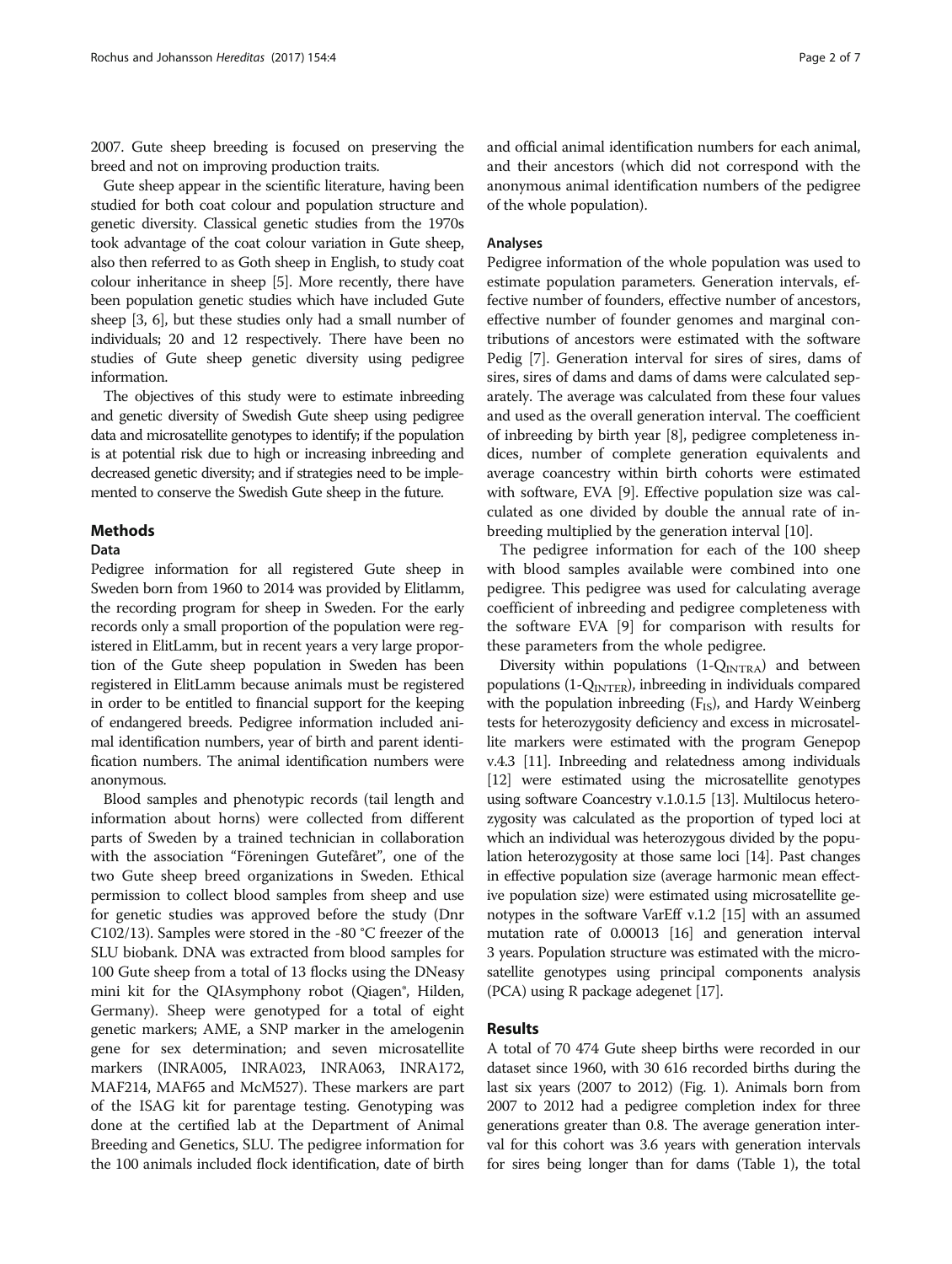

<span id="page-2-0"></span>

effective population size was 155.4 (Table 1) and the average inbreeding and average coancestry were low (0.038 and 0.007) (Fig. [2a and b](#page-3-0)). The distributions of inbreeding coefficients of animals born in 2007 and 2012 are in Fig. [2c](#page-3-0). Measures of diversity and changes in population structure including effective number of founders, effective number of ancestors and effective number of founder genomes are reported in Table 1. From 1994 to 2003, the average inbreeding coefficient increased every year (from 0.0003 in 1994 to 0.037 in 2003), however, from 2003 to 2012 the average inbreeding coefficient remained relatively constant.

A total of 94 animals (19 males and 75 females) from 13 flocks were successfully genotyped (Additional file [1](#page-5-0): Table S1). All of the 94 genotyped animals had horns

**Table 1** Generation interval (L) and effective population size  $(N<sub>e</sub>)$  for Gute sheep in Sweden between 2007 and 2012 calculated using pedigree

|                                     | Males | Females |
|-------------------------------------|-------|---------|
| Generation interval (L) in years    | 3.7   | 3.5     |
| Effective population size $(N_e)$   | 152.8 | 157.7   |
| Number of founders                  | 575   | 715     |
| Effective number of founders        | 204.6 | 225.7   |
| Effective number of founder genomes | 45.5  | 52.8    |
| Effective number of ancestors       | 109.6 | 122.1   |

Number of founders, effective number of founders, effective number of founder genomes and effective number of ancestors calculated using pedigree in all recorded Swedish Gute sheep

(which is typical for this breed). Average tail length was 14.2 cm (standard deviation: 1.45) with tail length ranging from 11 cm to 18 cm. The average inbreeding coefficient estimated from the pedigree was 0.018. The number of alleles per microsatellite marker ranged from three to seven. Five of seven of the microsatellite markers were not in Hardy Weinberg Equilibrium due to excess heterozygosity (Additional file [1:](#page-5-0) Table S2). On average, flocks had excess heterozygosity (average  $F_{IS}$ ) = -0.1102) and high diversity within and among flocks (1-  $Q<sub>INTRA</sub> = 0.7102$  and  $1-Q<sub>INTER</sub> = 0.6437$  (Additional file [1](#page-5-0): Table S3). This was also verified by the analysis of individual animals, which showed excess heterozygosity and high diversity within and among individuals  $(F_{IS} = -0.0561, 1$ - $Q_{\text{INTRA}} = 0.7190$  and  $1-Q_{\text{INTER}} = 0.6808$ ). Average Ritland inbreeding calculated for the 94 animals was low  $(F =$ 0.018). Multilocus heterozygosity and inbreeding calculated from microsatellites was highly correlated (0.90). The heterozygosity calculated using both methods was, on average, higher than expected (1.01845 and -0.03931). Inbreeding calculated from the pedigree had low correlations with both multilocus heterozygosity and inbreeding calculated from microsatellite markers (0.36 and 0.29). The average harmonic mean effective population size estimated from microsatellites has decreased by 4.2 (92.5 to 88.3) in the past five generations (~15 years). Using principal component analysis (PCA) to detect population structure revealed that individuals from all thirteen flocks generally cluster together in one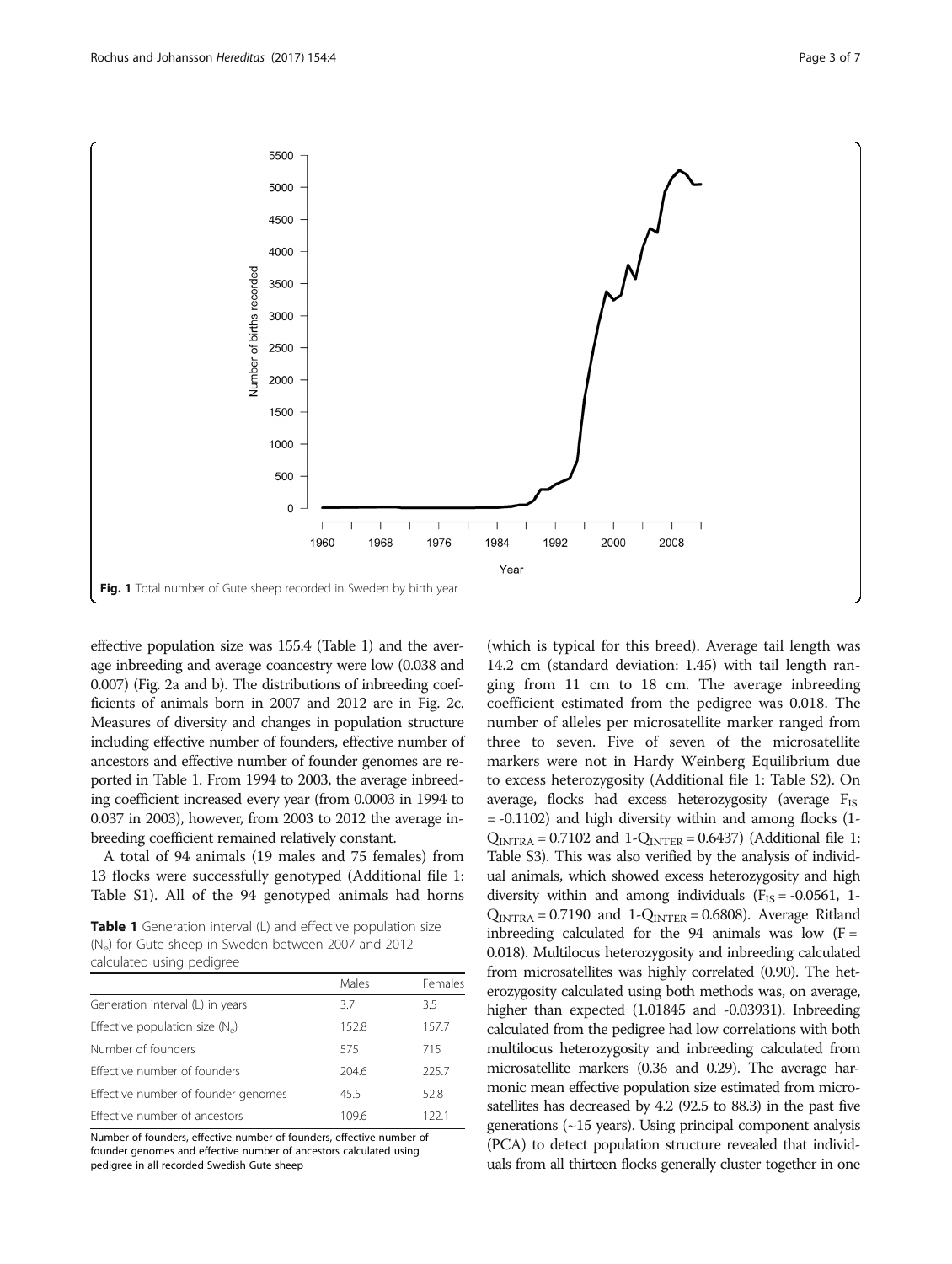<span id="page-3-0"></span>

group (Fig. [3\)](#page-4-0). There were three individuals who were separate from the main cluster however these individuals were missing the same microsatellite genotypes and their position in the plot in Fig. [3](#page-4-0) is likely a result of this.

# **Discussion**

We present the first analyses of genetic diversity of the Gute sheep population in Sweden. Pedigree and microsatellite genotype estimations of inbreeding were consistent with a breeding program aiming at reducing inbreeding.

Previous studies have suggested that Gute sheep is a unique breed with low heterogeneity [\[3](#page-5-0), [4\]](#page-5-0), which we could not verify in our study. Tapio et al. estimated inbreeding in 32 north European sheep breeds, including Gute sheep, using microsatellite markers [\[3](#page-5-0)]. All breeds in their study had greater  $F_{IS}$  estimates than our estimate for Swedish Gute sheep and many of the  $F_{IS}$  estimates indicated inbred populations (including for their Gute sheep population) [[3](#page-5-0)]. The heterogeneity in our study was higher than expected in the population, both seen in the multilocus heterozygosity (1.01845) and the fact that five out of seven microsatellite markers were not in Hardy Weinberg equilibrium because of excess heterozygosity. In addition, inbreeding calculated from the entire pedigree, from the

pedigree of the 94 individuals and from their microsatellite markers was low. The following could have contributed to differences in results: our diversity and inbreeding estimates are from animals born after animals studied by Tapio et al. [\[3](#page-5-0)]. Furthermore, we used pedigree data from the entire registered Swedish population and genotyped 94 animals from 13 different flocks with microsatellite genotypes while only 20 animals had been genotyped in the previous study [\[3\]](#page-5-0). Finally, we only used seven microsatellite markers compared to the 25 used by Tapio et al. [[3](#page-5-0)] and this is a weakness of our study.

Inbreeding estimated based on data from the entire pedigree was more than twice the estimated inbreeding from the sample population (0.038 versus 0.018) which could be due to the amount of pedigree information available for each animal. The entire pedigree is more complete and has more depth: the average depth of the entire population pedigree in generations was 6.06 compared in contrast with 5.41 for the sample population. The founders of a pedigree are assumed to be unrelated and when information from more generations is available, there could be more relationships accounted for. Nevertheless, both estimates of inbreeding were low and our hypothesis is, that this could be because neither of the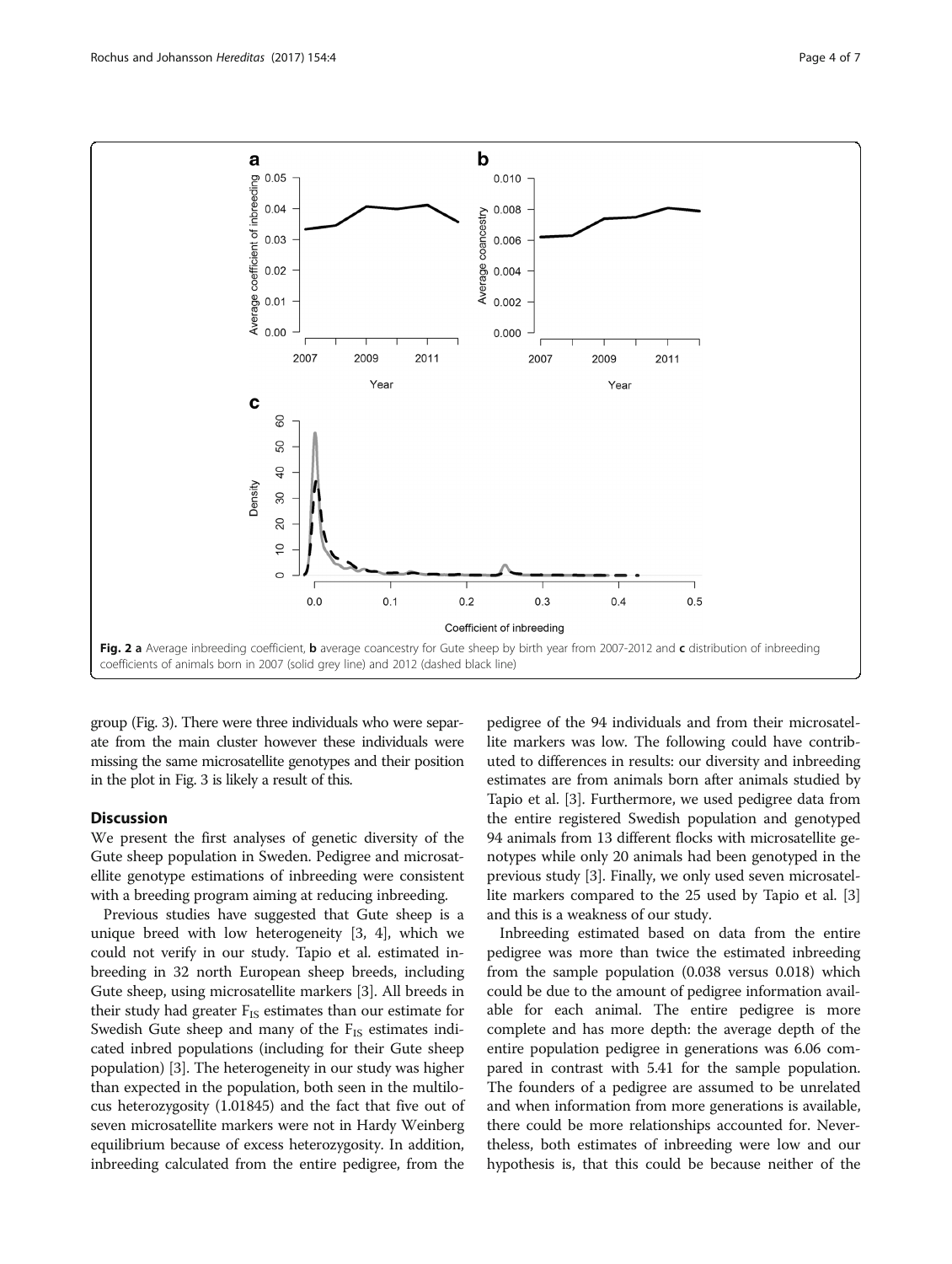<span id="page-4-0"></span>

datasets could account for bottlenecks occurring earlier in time (ie. Before pedigree information was collected). However, the estimation of inbreeding from microsatellite genotypes of the sample population, should be able to account for historical inbreeding, but the estimation of inbreeding from microsatellite data was also low (Ritland inbreeding = -0.03931). We are therefore confident, that our estimation of a low inbreeding reflects reality.

This was also verified by the further analysis, which indeed indicated the existence of bottlenecks in the population. The difference between the effective number of founders and the effective number of ancestors indicated that bottlenecks have occurred in this population and the difference of half the effective population size and the effective number of founder genomes indicated that drift has been accelerating since the founder population.

Previous studies found heterozygote deficiency in European sheep breeds (including North European short-tailed breeds), which was thought to be due to subdivision among flocks creating the Wahlund effect and due to non-random mating [\[3](#page-5-0), [18](#page-5-0)–[21](#page-6-0)]. In contrast we found that there was excess heterozygosity in Swedish Gute sheep. Excess heterozygosity in microsatellites in a population can be due to the structure of the breeding program, where unrelated animals are bred together as typically found in a population within a conservation program. For the sample population genotyped, 95% of animals had parents with different flock ID numbers indicating that they were born in different flocks, consistent with the breeding of animals that are unrelated. The use of pedigree information in a conservation breeding program has been shown to be a very powerful tool for maintaining genetic diversity and low inbreeding [\[22\]](#page-6-0) and our study showed similar results.

Heterozygosity and inbreeding calculated from microsatellite markers were highly correlated with each other but were not with inbreeding calculated from the pedigree. Regardless, we can conclude from these results that there was low inbreeding. Multilocus heterozygosity is not a good indicator of inbreeding calculated from a pedigree because it is not highly correlated unless there is a large amount of variation in inbreeding in a population [\[23\]](#page-6-0) and heterozygosity can be lost at a different rate than inbreeding is gained in a population [[24](#page-6-0)]. Additionally, correlation between these estimates can be lower because of amount and quality of information in the recorded pedigree. In a study of Finnsheep, estimates of inbreeding were correlated, however, estimates were not as correlated in one subpopulation of Finnsheep (grey individuals) and the authors believed this was in part because of their less complete pedigree [[25\]](#page-6-0).

The effective population size estimated from microsatellites was 88.3, which was lower than the effective population size calculated from the whole pedigree (155.4). However both of these estimates fall well within or even above the recommended effective population size for small populations, which should be at least between 50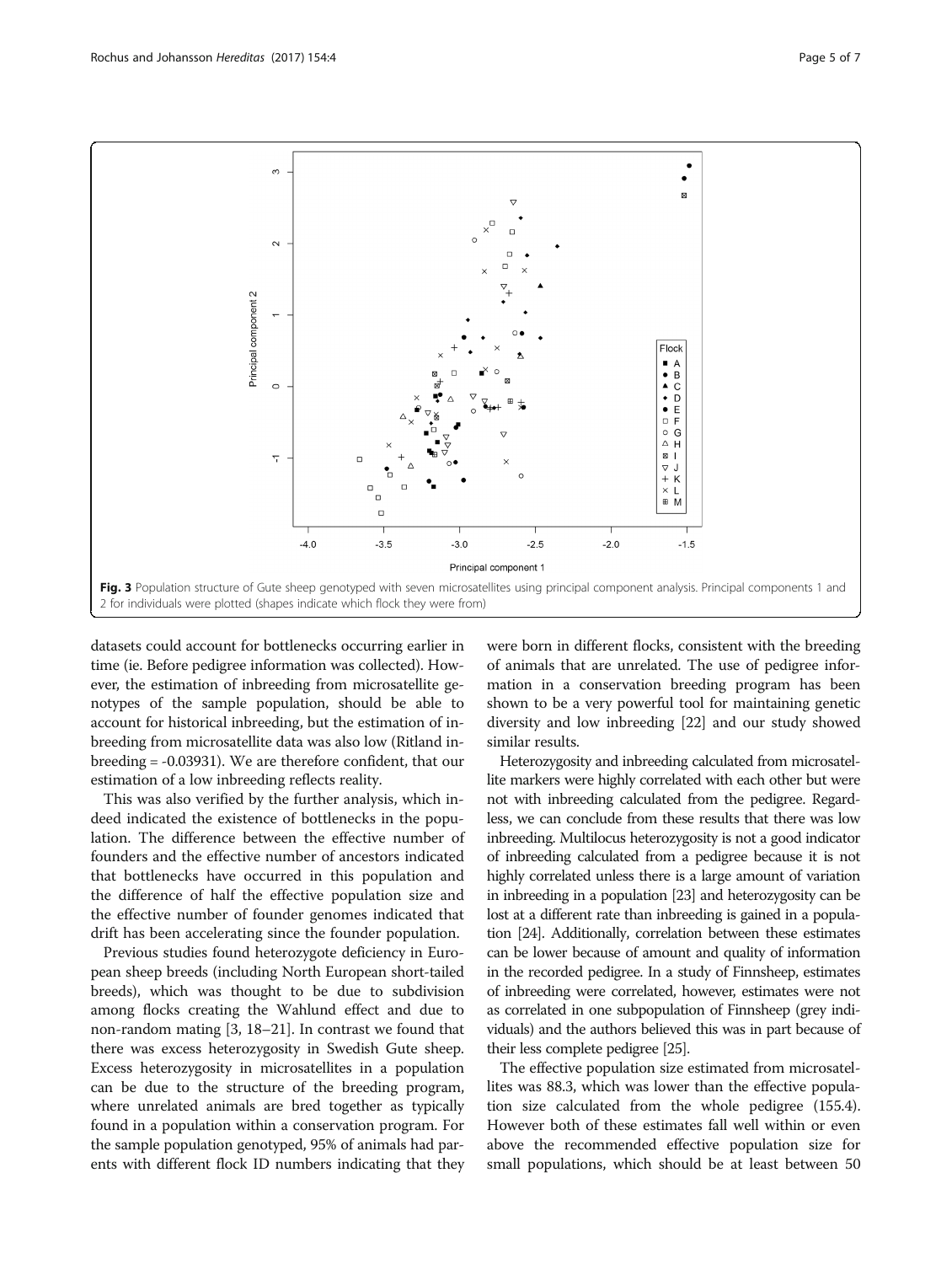<span id="page-5-0"></span>and 100 [[26](#page-6-0), [27\]](#page-6-0). On the other hand it is still important to maintain the conservation breeding program and monitor progress because in order to maintain genetic variation in the long term, an effective population size of at least 500 is needed [[28](#page-6-0)]. Nevertheless, the comparison of our results with that of earlier studies suggests that the current conservation strategy in the Swedish Gute sheep population is successful and should be maintained.

# Conclusions

The Swedish Gute sheep population can be an example of conservation for other small local breeds.

Despite evidence of historical bottlenecks, inbreeding estimates from the pedigree of all registered Gute sheep in Sweden and from the pedigree and microsatellite genotypes of a sample of the population indicated that the level of inbreeding was low and that inbreeding did not increase over the last six years of data analysed. While the Swedish Gute sheep population has an effective population size that is good for small populations, the current conservation program and monitoring of the average inbreeding should continue.

## Additional files

[Additional file 1:](dx.doi.org/10.1186/s41065-017-0026-4) Contains the following three tables. Table S1. 94 Gute sheep microsatellite genotyped by flock and sex. Table S2. Microsatellite markers, number of alleles and Hardy Weinberg equilibrium. Table S3. Gene diversity and inbreeding by flock over all loci with at least two individuals typed. (DOCX 21 kb)

[Additional file 2:](dx.doi.org/10.1186/s41065-017-0026-4) Contains the microsatellite genotypes for the 94 gute sheep. (TXT 22 kb)

[Additional file 3:](dx.doi.org/10.1186/s41065-017-0026-4) Contains the year of birth and horn and tail phenotypes for the 94 gute sheep with microsatellite genotypes. (TXT 2 kb)

#### Acknowledgements

The project was performed in collaboration with the Föreningen Gutefåret association. The late professor Anna Näsholm was involved in the initial planning of the project.

#### Funding

The collection of blood samples and genotyping and part of the working time for analyses was financed by a grant from the Swedish Board of Agriculture to the Föreningen Gutefåret association. CMR benefited from a joint grant from the European Commission and the Swedish University of Agricultural Sciences, within the framework of the Erasmus-Mundus joint doctorate "European Graduate School in Animal Breeding and Genetics".

#### Availability of data and materials

The microsatellite genotypes (Additional file 2) and the horn and tail phenotypes (Additional file 3) of the 94 genotyped Gute sheep are available as additional supporting files. Please contact authors for access to anonymized pedigree data.

#### Authors' contributions

CMR analysed the data and wrote the manuscript. AMJ conceived the project and assisted in manuscript writing. Both authors read and approved the final manuscript.

#### Competing interests

The authors declare that they have no competing interests.

#### Consent for publication

Not applicable.

#### Ethics approval

Ethical permission to collect blood samples from sheep and use for genetic studies was approved before the study (Dnr C102/13).

#### Author details

<sup>1</sup>Department of Animal Breeding and Genetics, Faculty of Veterinary Medicine and Animal Science, Swedish University of Agricultural Sciences, Box 7023, Uppsala SE-75007, Sweden. <sup>2</sup>UFR Génétique, Élevage et Reproduction; Sciences de la Vie et Santé, AgroParisTech, Université Paris-Saclay, Paris, France. <sup>3</sup>Génétique Physiologie Systèmes d'Elevage (GenPhySE), Université de Toulouse, INRA, INPT, ENVT, Castanet-Tolosan, France.

#### Received: 7 September 2016 Accepted: 20 January 2017 Published online: 30 January 2017

#### References

- 1. Dýrmundsson ÓR, Niżnikowski R. North European short-tailed breeds of sheep: a review. Animal. 2010;4:1275–82.
- 2. Domestic Animal Diversity Information System (DAD-IS), Food and Agriculture Organization of the United Nations. 2016.<http://dad.fao.org/>. Accessed 29 Aug 2016.
- 3. Tapio M, Tapio I, Grislis Z, Holm LE, Jeppsson S, Kantanen J, et al. Native breeds demonstrate high contributions to the molecular variation in northern European sheep. Mol Ecol. 2005;14:3951–63.
- 4. Tapio M, Ozerov M, Tapio I, Toro M, Marzanov N, Ćinkulov M, et al. Microsatellite-based genetic diversity and population structure of domestic sheep in northern Eurasia. BMC Genet. 2010;11:76.
- 5. Adalsteinsson S, Lauvergne JJ, Boyazoglu JG, Ryder ML. A possible genetic interpretation of the colour variation in the fleece of the Gotland and Goth sheep. Ann Genet Sel Anim. 1978;10:329–42.
- 6. Mukiibi R, Rochus CM, Andersson G, Johansson AM. The use of endogenous retroviruses as markers to describe the genetic relationships among local Swedish sheep breeds. Anim Genet. 2015;46:220–3.
- 7. Boichard D. Pedig: A Fortran package for pedigree analysis suited for large populations. Montpellier: 7th World Cong Genet Appl Livest Prod; 2002. p. 28–9.
- 8. Meuwissen THE, Luo Z. Computing inbreeding coefficients in large populations. Genet Sel Evol. 1992;24:305–13.
- 9. Berg P, Nielsen J, Sørensen MK. EVA: Realized and predicted optimal genetic contributions. Belo Horizonte: 8th World Cong Genet Appl Livest Prod; 2006. p. 246p.
- 10. Falconer DS, Mackay TFC. Introduction to quantitative genetics. 4th ed. Burt Mill, Harlow: Longman Scientific & Technical; 1996.
- 11. Rousset F. Genepop'007: a complete re-implementation of the genepop software for Windows and Linux. Mol Ecol Resour. 2008;8:103–6.
- 12. Ritland K. Estimators for pairwise relatedness and individual inbreeding coefficients. Genet Res. 1996;67:175–85.
- 13. Wang J. Coancestry: a program for simulating, estimating and analysing relatedness and inbreeding coefficients. Mol Ecol Resour. 2011;11:141–5.
- 14. Coltman DW, Pilkington JG, Smith JA, Pemberton JM. Parasite-mediated selection against inbred Soay sheep in a free-living, island population. Evolution. 1999;53:1259–67.
- 15. Nikolic N, Chevalet C. Detecting past changes of effective population size. Evol App. 2014;7:663–81.
- 16. Crawford AM, Cuthbertson RP. Mutations in sheep microsatellites. Genome Res. 1996;6:876–9.
- 17. Jombart T. adegenet: a R package for the multivariate analysis of genetic markers. Bioinformatics. 2008;24:1403–5.
- 18. Lawson Handley LJ, Byrne K, Santucci F, Townsend S, Taylor M, Bruford MW, Hewitt GM. Genetic structure of European sheep breeds. Heredity. 2007;99: 620–31.
- 19. Tapio M, Miceikiené I, Vikki J, Kantanen J. Comparison of microsatellite and blood protein diversity in sheep: inconsistencies in fragmented breeds. Mol Ecol. 2003;12:2045–56.
- 20. Peter C, Bruford M, Perez T, Dalamitra S, Hewitt G, Erhardt G, ECONOGENE Consortium. Genetic diversity and subdivision of 57 European and Middle-Eastern sheep breeds. Anim Genet. 2007;38:37–44.